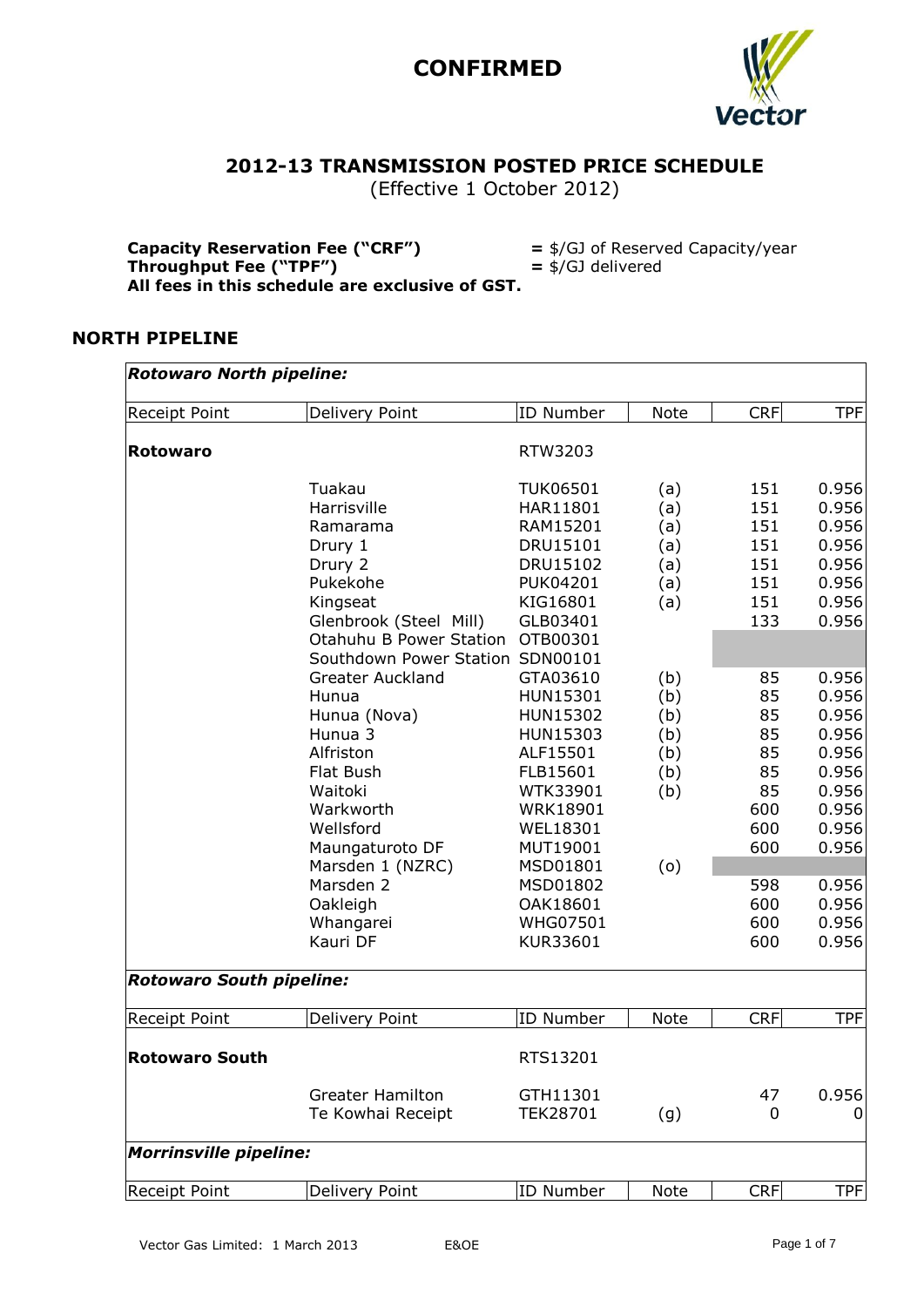| Te Kowhai Receipt |                                                                                                                                                           | TEK28701                                                                                                             |                          |                                                             |                                                                               |
|-------------------|-----------------------------------------------------------------------------------------------------------------------------------------------------------|----------------------------------------------------------------------------------------------------------------------|--------------------------|-------------------------------------------------------------|-------------------------------------------------------------------------------|
|                   | Te Rapa Cogen Plant<br>Horotiu<br>Matangi<br>Cambridge<br>Kiwitahi 1 (Peroxide)<br>Kiwitahi 2<br>Morrinsville DF<br>Morrinsville<br>Tatuanui DF<br>Waitoa | TRC02003<br>HRU16101<br>MTG17301<br>CAM17201<br>KIW34201<br>KIW34202<br>MRV16301<br>MRV16302<br>TAT16401<br>WTA16501 | (m)<br>(m)<br>(n)<br>(n) | 278<br>600<br>541<br>375<br>375<br>329<br>329<br>453<br>600 | 0.956<br>0.956<br>0.956<br>0.956<br>0.956<br>0.956<br>0.956<br>0.956<br>0.956 |

### **BAY OF PLENTY PIPELINE**

| Receipt Point      | Delivery Point        | <b>ID Number</b> | <b>Note</b> | <b>CRF</b> | <b>TPF</b> |
|--------------------|-----------------------|------------------|-------------|------------|------------|
| Pokuru No 1        |                       | <b>PKU02308</b>  |             |            |            |
| <b>Pokuru No 2</b> |                       | PKR02402         |             |            |            |
|                    |                       |                  |             |            |            |
|                    | Kihikihi (Te Awamutu) | KIH19101         |             | 122        | 0.956      |
|                    | Waikeria              | <b>WKE19201</b>  |             | 186        | 0.956      |
|                    | Lichfield DF          | LCF20010         |             | 178        | 0.956      |
|                    | Tokoroa               | <b>TKR19701</b>  |             | 190        | 0.956      |
|                    | Kinleith              | KIN02601         | (h)         | 124        | 0.956      |
|                    | Kinleith (paper mill) | KIN04310         | (h)         | 124        | 0.956      |
|                    | Putaruru              | PTR32601         |             | 243        | 0.956      |
|                    | <b>Tirau DF</b>       | TIR33501         | (i)         | 191        | 0.956      |
|                    | Tirau                 | TIR33502         | (i)         | 191        | 0.956      |
|                    | Okoroire Springs      | OKS32801         |             | 600        | 0.956      |
|                    | Greater Tauranga      | GTT07701         | (j)         | 590        | 0.956      |
|                    | Greater Mt Maunganui  | GMM08001         | (j)         | 590        | 0.956      |
|                    | Te Puke               | TPK33301         | (j)         | 590        | 0.956      |
|                    | Rangiuru              | RAG33401         |             | 600        | 0.956      |
|                    | Reporoa               | RPR30801         |             | 280        | 0.956      |
|                    | <b>Broadlands</b>     | BRO36301         |             |            |            |
|                    | Taupo                 | TAU07001         |             | 590        | 0.956      |
|                    | Rotorua               | ROT08101         |             | 404        | 0.956      |
|                    | Kawerau (ex-Caxton)   | KAW04410         | (k)         | 363        | 0.956      |
|                    | Kawerau (ex-Tasman)   | KAW04411         | (k)         | 363        | 0.956      |
|                    | Kawerau               | KAW04405         | (k)         | 363        | 0.956      |
|                    | Te Teko               | TTK30601         |             | 563        | 0.956      |
|                    | Edgecumbe DF          | EGC30701         | (1)         | 390        | 0.956      |
|                    | Edgecumbe             | EGC30702         | (1)         | 390        | 0.956      |
|                    | Whakatane             | WHK32101         |             | 566        | 0.956      |
|                    | Opotiki               | OPO32001         |             | 600        | 0.956      |
|                    | Gisborne              | GIS07810         |             | 600        | 0.956      |
|                    |                       |                  |             |            |            |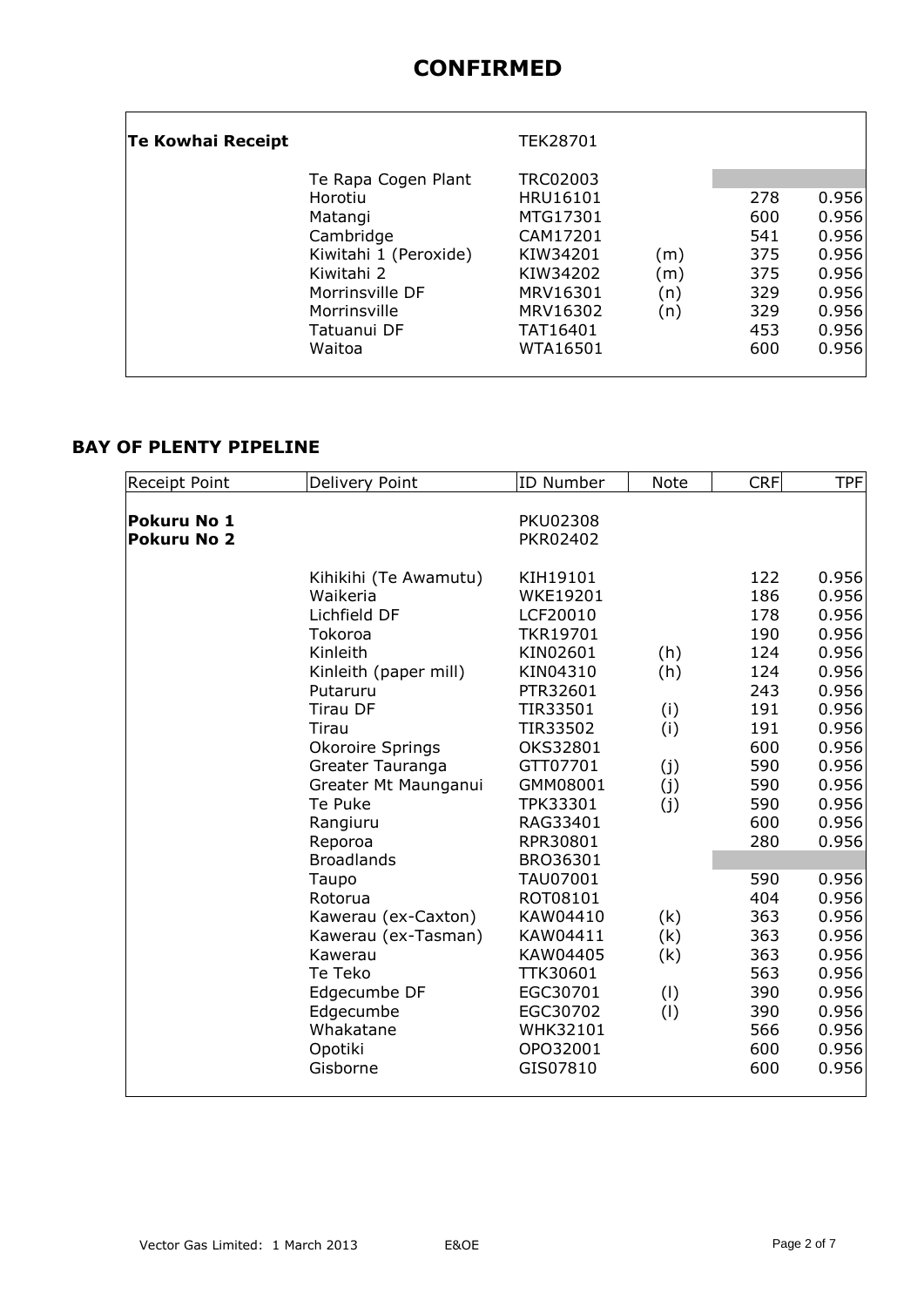#### **SKF PIPELINE**

| <b>Frankley Road pipeline:</b> |                                                                                                              |                                                                                           |                      |                         |                                              |
|--------------------------------|--------------------------------------------------------------------------------------------------------------|-------------------------------------------------------------------------------------------|----------------------|-------------------------|----------------------------------------------|
| Receipt Point                  | Delivery Point                                                                                               | <b>ID Number</b>                                                                          | Note                 | <b>CRF</b>              | <b>TPF</b>                                   |
| <b>Frankley Road-Bi</b>        |                                                                                                              | F4000439                                                                                  |                      |                         |                                              |
|                                | Kaimiro Delivery<br>Stratford 2<br>Stratford 3<br><b>TCC Power Station</b><br>Ballance 8201<br>Ballance 9626 | KAI07602<br>STR00521<br>STR00501<br><b>TCC00201</b><br><b>BAL08201</b><br><b>BAL09626</b> | $(c)$ , $(t)$        | 88                      | 0.26                                         |
|                                | Kapuni (Lactose et al)<br>Kapuni GTP<br>Kupe Delivery                                                        | KAP12901<br>KAP09612<br>KUP37503                                                          | (c)                  | 126<br>88               | 0.956<br>0.26                                |
| <b>Kaimiro</b>                 |                                                                                                              | KAI07601                                                                                  |                      |                         |                                              |
|                                | Frankley Road-Bi<br>Ballance 8201<br>Ballance 9626                                                           | F4000439<br><b>BAL08201</b><br><b>BAL09626</b>                                            | (c)                  | 88                      | 0.26                                         |
|                                | Kapuni (Lactose et al)<br>Kapuni GTP<br>Kupe Delivery                                                        | KAP12901<br>KAP09612<br>KUP37503                                                          | (c)                  | 126<br>88               | 0.956<br>0.26                                |
| <b>Norfolk</b>                 |                                                                                                              | SWD37701                                                                                  |                      |                         |                                              |
|                                | Frankley Road-Bi<br>Kapuni GTP<br>Kapuni (Lactose et al)                                                     | F4000439<br>KAP09612<br>KAP12901                                                          | (c)<br>(c)           | 88<br>88<br>126         | 0.26<br>0.26<br>0.956                        |
| <b>Cardiff</b>                 |                                                                                                              | CAR37901                                                                                  |                      |                         |                                              |
|                                | Frankley Road-Bi<br>Kapuni GTP                                                                               | F4000439<br>KAP09612                                                                      | (c), (s)<br>(c), (s) | 88<br>88                | 0.26<br>0.26                                 |
| <b>TAW</b>                     |                                                                                                              | TAW00299                                                                                  |                      |                         |                                              |
|                                | Frankley Road-Bi<br>Kapuni (Lactose et al)<br>Kapuni GTP                                                     | F4000439<br>KAP12901<br>KAP09612                                                          | (c)                  | 126<br>88               | 0.956<br>0.26                                |
| <b>Kupe</b>                    |                                                                                                              | KUP37501                                                                                  |                      |                         |                                              |
|                                | Kapuni GTP<br>Frankley Road-Bi                                                                               | KAP09612<br>F4000439                                                                      |                      |                         |                                              |
| <b>Kapuni GTP</b>              |                                                                                                              | KAP09612                                                                                  |                      |                         |                                              |
|                                | Kapuni FR Receipt<br>Kapuni North Receipt<br>Kapuni South Receipt<br><b>KGTP Delivery</b>                    | KAP09009<br>KAP09008<br>KAP09004<br>KAP00115                                              |                      | 0<br>0<br>0<br>$\Omega$ | 0<br>0<br>$\boldsymbol{0}$<br>$\overline{0}$ |
| <b>Kapuni FR Receipt</b>       |                                                                                                              | KAP09009                                                                                  | (r)                  |                         |                                              |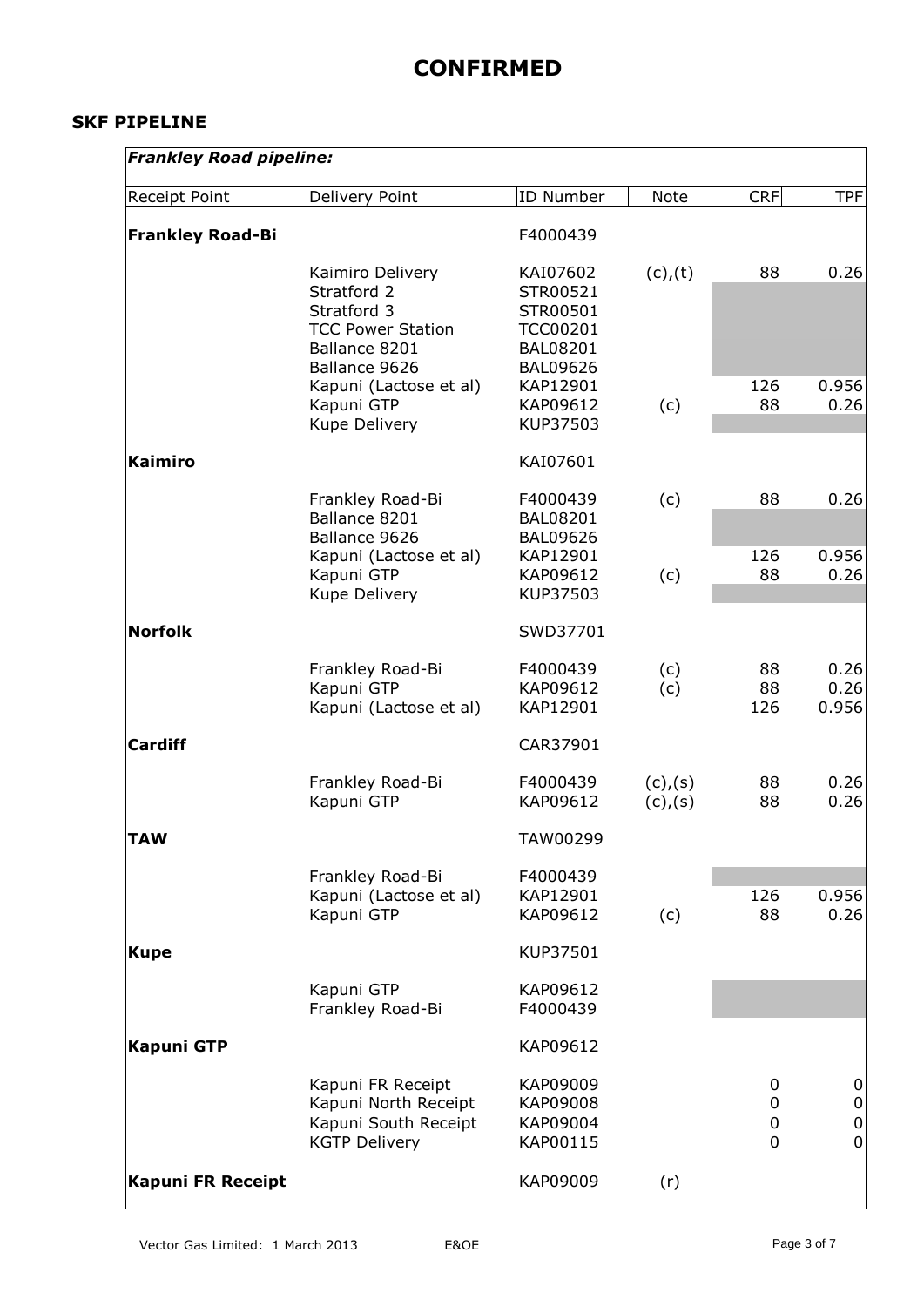|                                              | Frankley Road-Bi<br>Kapuni (Lactose et al)                                                                                                                                                                                                                                                                                                                                                                                                                                    | F4000439<br>KAP12901                                                                                                                                                                                                                                                                                                                                                                                                                                | (c)                                                                                                   | 88<br>126                                                                                                                                                                                                                                              | 0.26<br>0.956                                                                                                                                                                                                                                                                                                                    |
|----------------------------------------------|-------------------------------------------------------------------------------------------------------------------------------------------------------------------------------------------------------------------------------------------------------------------------------------------------------------------------------------------------------------------------------------------------------------------------------------------------------------------------------|-----------------------------------------------------------------------------------------------------------------------------------------------------------------------------------------------------------------------------------------------------------------------------------------------------------------------------------------------------------------------------------------------------------------------------------------------------|-------------------------------------------------------------------------------------------------------|--------------------------------------------------------------------------------------------------------------------------------------------------------------------------------------------------------------------------------------------------------|----------------------------------------------------------------------------------------------------------------------------------------------------------------------------------------------------------------------------------------------------------------------------------------------------------------------------------|
| <b>KGTP</b>                                  |                                                                                                                                                                                                                                                                                                                                                                                                                                                                               | KAP00114                                                                                                                                                                                                                                                                                                                                                                                                                                            |                                                                                                       |                                                                                                                                                                                                                                                        |                                                                                                                                                                                                                                                                                                                                  |
|                                              | Kapuni FR Receipt<br>Kapuni North Receipt<br>Kapuni South Receipt                                                                                                                                                                                                                                                                                                                                                                                                             | KAP09009<br>KAP09008<br>KAP09004                                                                                                                                                                                                                                                                                                                                                                                                                    | (o)                                                                                                   | $\boldsymbol{0}$<br>$\overline{0}$                                                                                                                                                                                                                     | 0<br>0                                                                                                                                                                                                                                                                                                                           |
| Kapuni South pipeline:                       |                                                                                                                                                                                                                                                                                                                                                                                                                                                                               |                                                                                                                                                                                                                                                                                                                                                                                                                                                     |                                                                                                       |                                                                                                                                                                                                                                                        |                                                                                                                                                                                                                                                                                                                                  |
| <b>Receipt Point</b>                         | Delivery Point                                                                                                                                                                                                                                                                                                                                                                                                                                                                | <b>ID Number</b>                                                                                                                                                                                                                                                                                                                                                                                                                                    | <b>Note</b>                                                                                           | <b>CRF</b>                                                                                                                                                                                                                                             | <b>TPF</b>                                                                                                                                                                                                                                                                                                                       |
| <b>Kapuni South Receipt</b><br><b>Mokoia</b> |                                                                                                                                                                                                                                                                                                                                                                                                                                                                               | KAP09004<br>MOK35802                                                                                                                                                                                                                                                                                                                                                                                                                                |                                                                                                       |                                                                                                                                                                                                                                                        |                                                                                                                                                                                                                                                                                                                                  |
|                                              | Matapu<br>Manaia<br>Okaiawa<br>Mokoia Delivery                                                                                                                                                                                                                                                                                                                                                                                                                                | MTP20601<br>MNA23402<br>OKW23401<br>MOK35801                                                                                                                                                                                                                                                                                                                                                                                                        | (d)<br>(d)                                                                                            | 600<br>123<br>123                                                                                                                                                                                                                                      | 0.956<br>0.956<br>0.956                                                                                                                                                                                                                                                                                                          |
|                                              | Hawera<br>Hawera (Nova)<br>Patea<br>Waverley<br>Waitotara<br>Wanganui<br>Kaitoke<br>Lake Alice<br>Kakariki<br>Marton<br>Flockhouse<br>Oroua Downs<br>Longburn<br>Kairanga<br>Palmerston North<br>Feilding<br>Ashhurst<br>Mangatainoka<br>Pahiatua<br>Dannevirke<br>Takapau<br>Mangaroa<br>Hastings<br>Hastings (Nova)<br>Foxton<br>Levin<br>Kuku<br>Otaki<br>Te Horo<br>Waikanae<br>Paraparaumu<br>Pauatahanui 2<br>Greater Waitangirua<br>Belmont<br>Tawa A<br>Tawa B (Nova) | HWA20801<br>HWA20802<br>PTA20901<br>WVY23601<br>WTT20301<br>WAG21501<br>KTK23901<br>LAB20201<br>KKI23701<br>MTN23801<br>FLH21901<br>ORD24701<br>LNB24301<br>KRG24101<br>PLN24201<br>FLD03001<br>ASH34301<br>MGK05401<br>PHT04901<br>DAN05001<br><b>TKP05101</b><br>MNG34001<br>HST05210<br>HST05203<br>FOX22101<br>LVN24401<br>KUK22401<br>OTA22601<br>THO22701<br>WAK22801<br>PAU20101<br>PAH23101<br>GTW06910<br>BEL24510<br>TWA35610<br>TWB24810 | (e)<br>(e)<br>(e)<br>(e)<br>(e)<br>(e)<br>(f)<br>(f)<br>(f)<br>(f)<br>(f)<br>(f)<br>(f)<br>(f)<br>(f) | 74<br>74<br>242<br>600<br>207<br>144<br>600<br>600<br>577<br>565<br>367<br>367<br>367<br>367<br>241<br>367<br>367<br>600<br>575<br>444<br>535<br>600<br>600<br>600<br>333<br>301<br>600<br>382<br>382<br>382<br>382<br>382<br>382<br>382<br>382<br>382 | 0.956<br>0.956<br>0.956<br>0.956<br>0.956<br>0.956<br>0.956<br>0.956<br>0.956<br>0.956<br>0.956<br>0.956<br>0.956<br>0.956<br>0.956<br>0.956<br>0.956<br>0.956<br>0.956<br>0.956<br>0.956<br>0.956<br>0.956<br>0.956<br>0.956<br>0.956<br>0.956<br>0.956<br>0.956<br>0.956<br>0.956<br>0.956<br>0.956<br>0.956<br>0.956<br>0.956 |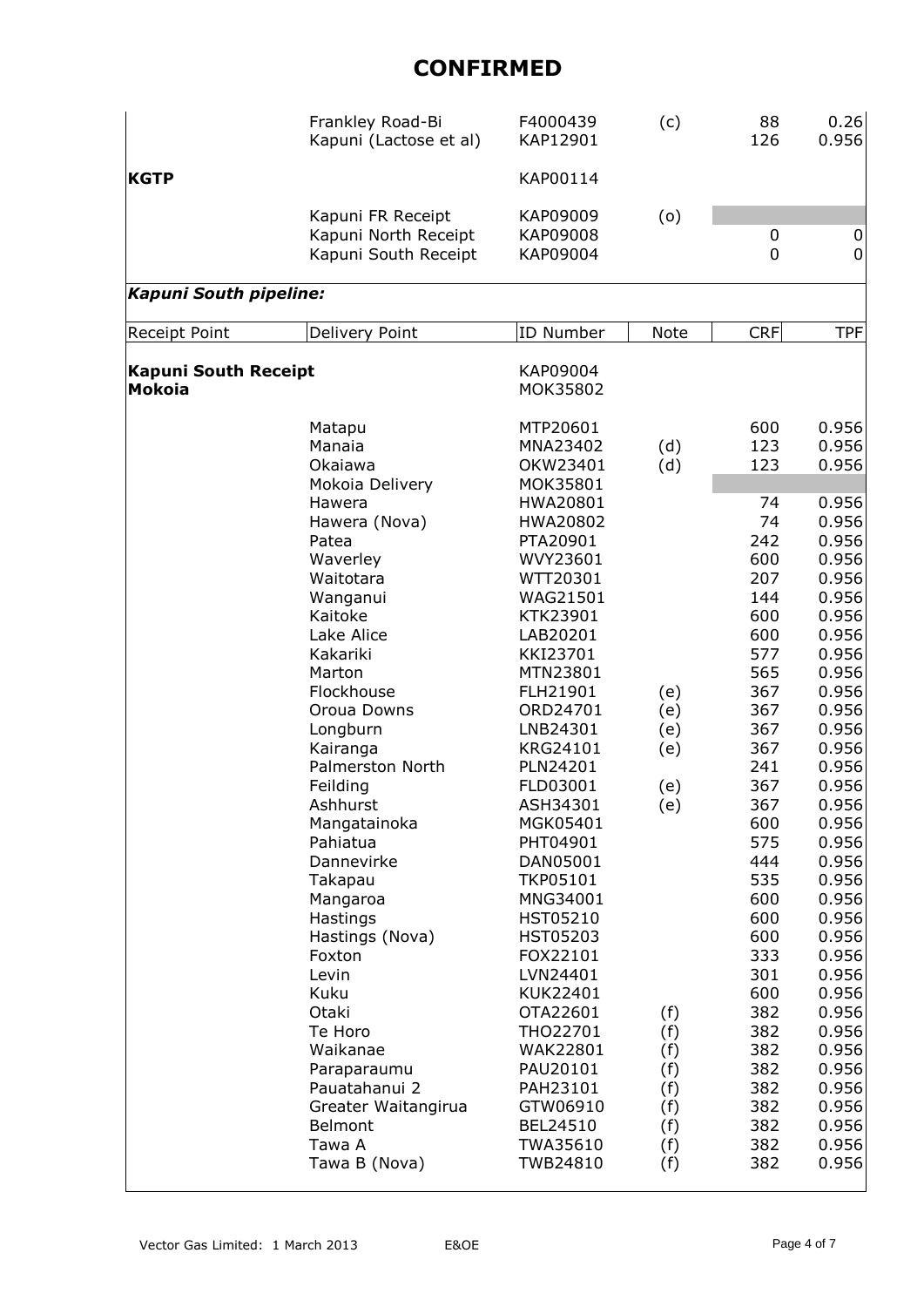| Kapuni to Pokuru pipeline:    |                                                                                             |                                                                                                |                   |                                      |                                                    |
|-------------------------------|---------------------------------------------------------------------------------------------|------------------------------------------------------------------------------------------------|-------------------|--------------------------------------|----------------------------------------------------|
| <b>Receipt Point</b>          | Delivery Point                                                                              | ID Number                                                                                      | <b>Note</b>       | <b>CRF</b>                           | <b>TPF</b>                                         |
| Kapuni North<br><b>Mokoia</b> |                                                                                             | <b>KAP09008</b><br>MOK35802                                                                    |                   |                                      |                                                    |
|                               | Eltham<br>Kaponga<br>Stratford<br>Inglewood<br>Waitara<br>New Plymouth<br>Pokuru 2 Delivery | ELM12301<br>KPA12401<br>STR10201<br>IGW11901<br><b>WTR12001</b><br>NPL12101<br><b>PKD02402</b> | (p)<br>(p)<br>(o) | 355<br>600<br>118<br>600<br>68<br>68 | 0.956<br>0.956<br>0.956<br>0.956<br>0.956<br>0.956 |

### **TE AWAMUTU NORTH PIPELINE**

| Delivery Point            | ID Number            | Note | CRF        | TPFI           |
|---------------------------|----------------------|------|------------|----------------|
|                           | OFF31101             |      |            |                |
| Pirongia<br>Te Awamutu DF | PIR31101<br>TAC31001 |      | 600<br>122 | 0.956<br>0.956 |
|                           |                      |      |            |                |

### **Minor pipelines (all off Maui Pipeline)**

| <b>Receipt Point</b>                                          | Delivery Point     | <b>ID Number</b> | <b>Note</b> | <b>CRF</b> | <b>TPF</b> |  |  |
|---------------------------------------------------------------|--------------------|------------------|-------------|------------|------------|--|--|
| NB: All Receipt Points are Welded Points on the Maui Pipeline |                    |                  |             |            |            |  |  |
|                                                               |                    |                  |             |            |            |  |  |
| <b>Opunake</b>                                                | Opunake            | OPK13001         | (q)         | 513        | 0.956      |  |  |
| <b>Pungarehu Offtake</b>                                      | Pungarehu No 1     | PGU13101         |             | 600        | 0.956      |  |  |
|                                                               | Pungarehu No 2     | PGH15901         |             | 230        | 0.956      |  |  |
| <b>lOkato</b>                                                 | Okato              | OKA13201         | (q)         | 600        | 0.956      |  |  |
| lOakura Offtake                                               | <b>Oakura</b>      | OKU16701         |             | 523        | 0.956      |  |  |
| <b>Te Kuiti South</b>                                         | Te Kuiti South     | <b>TKS17401</b>  |             | 410        | 0.956      |  |  |
| <b>Offtake</b>                                                |                    |                  |             |            |            |  |  |
| <b>Te Kuiti North</b>                                         | Te Kuiti North     | <b>TKN17001</b>  |             | 317        | 0.956      |  |  |
| <b>Offtake</b>                                                |                    |                  |             |            |            |  |  |
| Otorohanga                                                    | Otorohanga         | OTO14101         | (q)         | 299        | 0.956      |  |  |
| Ngaruawahia                                                   | Ngaruawahia        | NGW14501         |             | 600        | 0.956      |  |  |
| <b>Offtake</b>                                                |                    |                  |             |            |            |  |  |
| <b>Huntly Town</b>                                            | <b>Huntly Town</b> | HTL16601         |             | 98         | 0.956      |  |  |
| <b>Offtake</b>                                                |                    |                  |             |            |            |  |  |

#### **Notes:**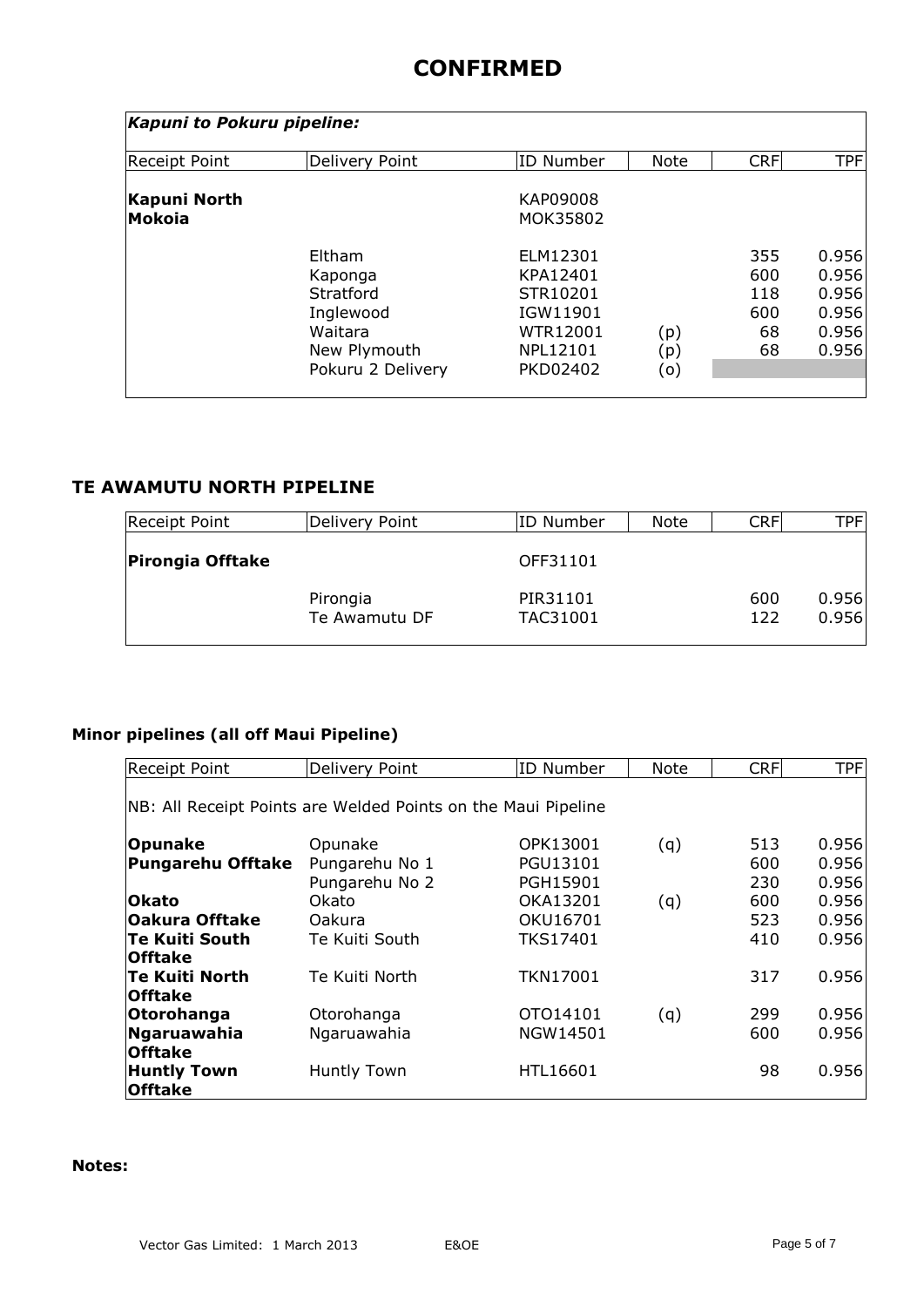- 1 The names of some Receipt Points or Delivery Points may differ slightly from those in OATIS. Vector reserves the right to amend any name and/or ID Number at any time.
- 2 Where cells are shaded grey and no CRF and TPF are stated, standard terms and conditions for gas transmission are not currently available for the relevant Receipt Point-Delivery Point.
- 3 In respect of the Frankley Road pipeline not all notionally possible Receipt Point-Delivery Point pairs are listed. Where such a pair is omitted, standard terms and conditions for gas transmission are not currently available for that Receipt Point-Delivery Point.
- 4 "DF" means dairy factory.
- 5 Standard transmission charges are calculated with reference to the above Capacity Reservation Fees and Throughput Fee(s) in accordance with the Vector Transmission Code.

Briefly, in respect of a Receipt Point and Delivery Point and a day, such charges are calculated as follows:

Capacity Reservation Charge: CRF  $\times$  Reserved Capacity  $\div$  365 (or 366 in a leap year);

Throughput Charge (subject to note  $(c)$ ): TPF  $\times$  Delivery Quantity;

Overrun Authorisation Charge: CRF  $\times$  Authorised Overrun Quantity  $\div$  365 (or 366 in a leap year);

Authorised Overrun Charge: CRF  $\times$  8  $\times$  Overrun Quantity Within Authorisation  $\div$  365 (or 366 in a leap year); and

Unauthorised Overrun Charge: CRF  $\times$  10  $\times$  Unauthorised Overrun Quantity  $\div$  365 (or 366 in a leap year);

- 6 There are 8 shippers on the gas transmission system as at 1 October 2012.
- (a) South-Auckland rural zone.
- (b) Auckland zone.
- (c) The TPF applies only to GJ delivered in excess of a Shipper's aggregate Reserved Capacity to the Delivery Point (if any).
- (d) Okaiawa-Manaia zone.
- (e) Manawatu zone.
- (f) Wellington zone.
- (g) A Shipper will be deemed to have Reserved Capacity from Rotowaro South Receipt to Te Kowhai equal to the aggregate of its Reserved Capacity downstream of Te Kowhai Receipt.
- (h) Kinleith zone.
- (i) Tirau zone.
- (j) Western Bay of Plenty zone.
- (k) Kawerau zone.